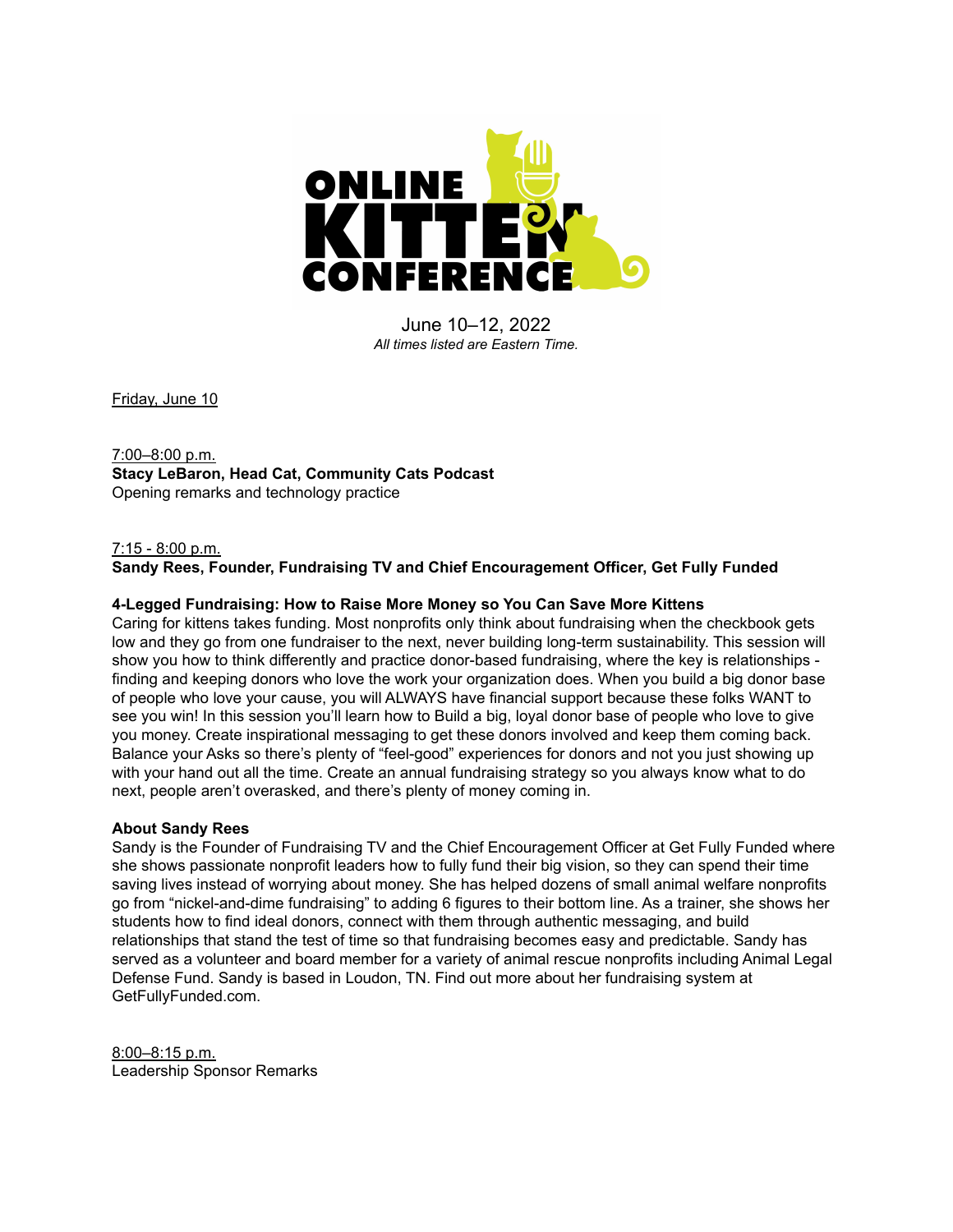8:15 p.m. Cat trivia

Saturday, June 11

10:00–10:15 a.m. **Kristen Petrie, Technical Cat, Community Cats Podcast Rosemarie Crawford and Meghan Agars, The National Kitten Coalition** Welcome

10:15–11:15 a.m. **Rebecca Martin, Director/ Founder of Rhode Island Kitten Kits**

#### **Kitten Kits: Supporting the Rescue Community**

Kitten Kits have shown to be critical life saving tools in shelters, rescues and veterinary clinics. In this session, director of Rhode Island Kitten Kits, Rebecca Martin will discuss the importance of keeping lifesaving supplies on hand in municipal shelters for time sensitive kitten intakes, making kitten supplies and educational materials available 24/7 to rescuers and good samaritans and providing supplies and support to foster based rescues.

#### **About Rebecca Martin**

In 2016 Rebecca and her husband Matthew rescued a litter of neonatal kittens. The experience was life changing and the duo knew that they wanted to help more kittens. Rebecca decided to volunteer as a fundraising coordinator at a local cat shelter and the pair decided to foster another litter of neonatal kittens. They went from kitten novices to kitten savvy when one of the kittens they were fostering had a severe congenital stomach defect. They realized how important critical care was for kittens who were sick. What they also realized was that there was a gap in education and supplies when it came to caring for neonatal kittens. In 2018 they decided to start a nonprofit called Rhode Island Kitten Kits. Once established they arranged with RI's only emergency veterinary clinic so rescuers and Good Samaritans would have access 24/7 to emergency kitten supplies. They also provide additional supplies for continued care for rescues and shelters. Rebecca mentors foster homes that care for neonatal kittens and they often make emergency supply deliveries. They also make sure every municipal shelter in RI has a kitten kit on hand. In addition to running Rhode Island Kitten Kits, Rebecca is a full-time hair stylist and foster mom, and Matthew is a Route Manager for the New England region of Nalco. The pair are currently fostering Squiggy, a kitten with a severe form of Cerebellar Hypoplasia and they have 6 resident cats.

11:15–11:45 a.m. Break, cat trivia

## 11:45–12:45 p.m. **Allison Hunter-Frederick, Cat Behavior Consultant and Trainer**

#### **Cat Agility? Yes!**

Agility is a fun activity for cats of all ages to address their physical and cognitive needs. In my presentation, I will focus on the main agility obstacles and how to affordably create those obstacles. I will also provide steps for teaching those obstacles to cats and for combining those obstacles into a complete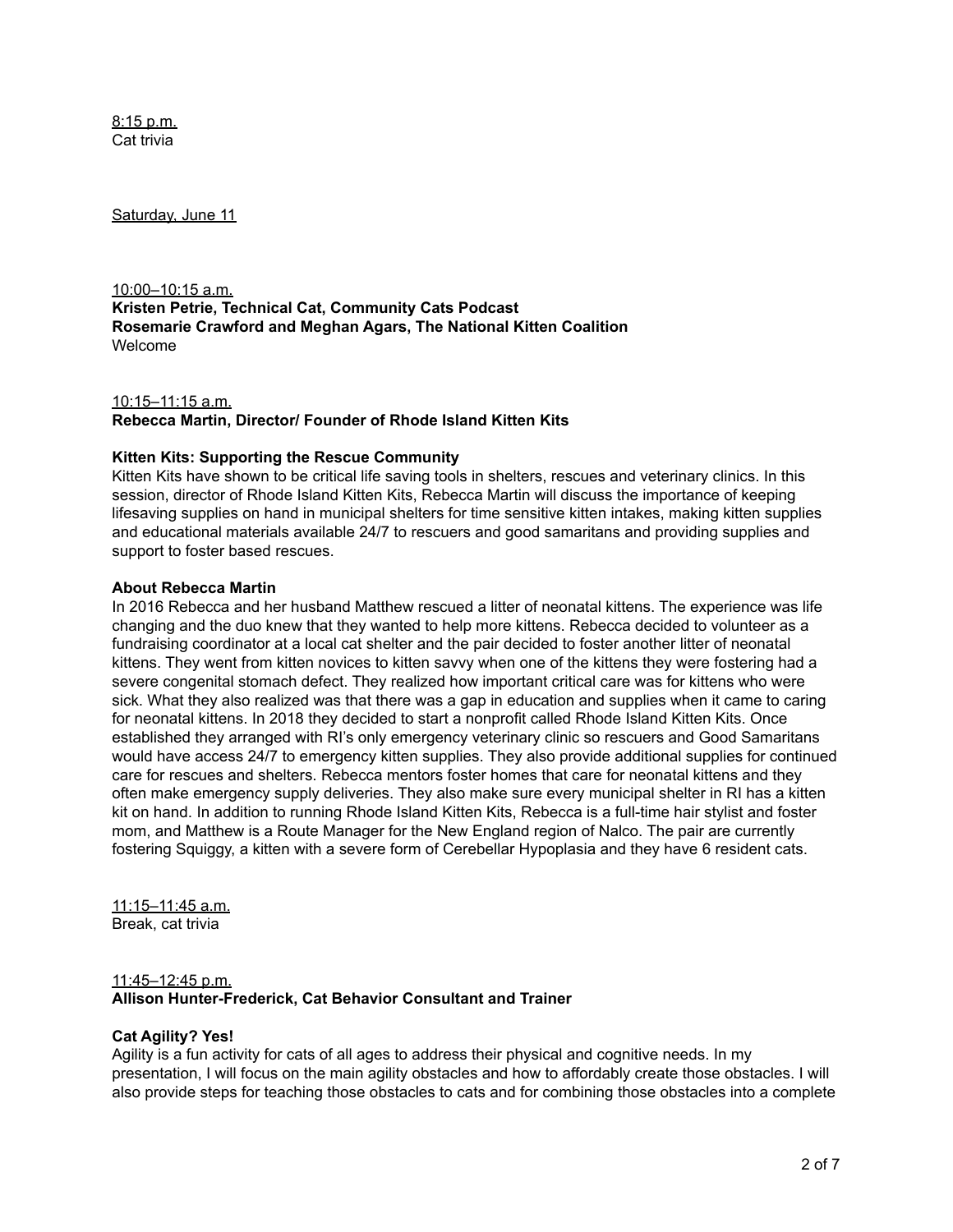course. My demos will provide examples of cats doing agility in homes and in shelters. Whether working with kittens or adults, in a home or a shelter, agility is a fun way to enrich the lives of cats.

#### **About Allison Hunter-Frederick**

Allison Hunter-Frederick is a cat behavior consultant, trainer, and educator. She is also the mother of three furkids and several revolving foster cats, a host mom to an international student, and the wife of a supportive husband. Through her business, she has taught classes in cat agility. Her own three cats, which include a former feral, love agility. Allison has a certificate in Cat Behavior & Retention from the Humane Society of the United States, and a Silver Level certificate from Low-Stress Handling University. She has taken multiple other cat behavior courses, including Train Your Cat from Karen Pryor Academy. She is a member of the International Association of Animal Behavior Consultants, Pet Professional Guild (Feline Committee), and Best Friends Network Partners. Allison has volunteered with Hearts United for Animals and Husker Cats, and she has fostered for The Capital Humane Society and Joining Forces Saving Lives. Currently, she volunteers with Lincoln Animal Ambassadors, The Cat House, and Love on a Leash.

12:45–1:15 p.m. Lunch break

#### 1:15–2:15 p.m. **Jennifer Bledsoe-Nix, Medical Director, SPCA of Wake County**

## **Pediatric Illness and Treatment Cocktails**

In this presentation, we will cover some of the most common signs and symptoms of medical conditions in neonatal and pediatric kittens. We will be discussing some unique and "outside the box" treatment protocols that have saved countless kitten lives. Along with common symptoms of URI, GI conditions and failure to thrive, we will discuss the importance of symptomatic treatments and using anti-nausea medications as a treatment. We will also discuss some unique methods to administer treatments. This discussion will focus on learning how to recognize signs of illness and methods of treating the patient.

#### **About Dr. Jennifer Beldsoe-Nix**

Dr. Jennifer Bledsoe-Nix earned her DVM degree from the University Of Tennessee College Of Veterinary Medicine in 2004. After graduation, she spent 12 years working in a small animal private practice in East Tennessee. During her time in private practice, she worked extensively with rescue organizations and local animal shelters. While she loved working with all the animals, she discovered her love and passion for feline medicine and shelter medicine. With a new focus in her career, she took a position as Medical Director at SAFE Haven for Cats in Raleigh, North Carolina. As their Medical Director, she provided medical care to the cats and kittens in the shelter, their foster program and their Spay/Neuter Clinic. After 4 years in the feline-only shelter, she transitioned to a larger shelter organization, SPCA of Wake County in Raleigh North Carolina, providing care to a multitude of species. Dr. Jennifer is the Medical Director of the SPCA of Wake County and leads the shelter medical team and spay/neuter medical team. At SPCA, she provides medical care for the animals including cats, dogs, rabbits, guinea pigs and small rodents. Neonatal and pediatric care are essential to their robust foster program and one of her primary passions. When not working, she spends time relaxing with her husband and menagerie of cats including three cats with Cerebellar Hypoplasia of varying severity.

2:45–3:15 p.m. **Robin Klintz, Founder of FIP Warriors**

**FIP Warriors**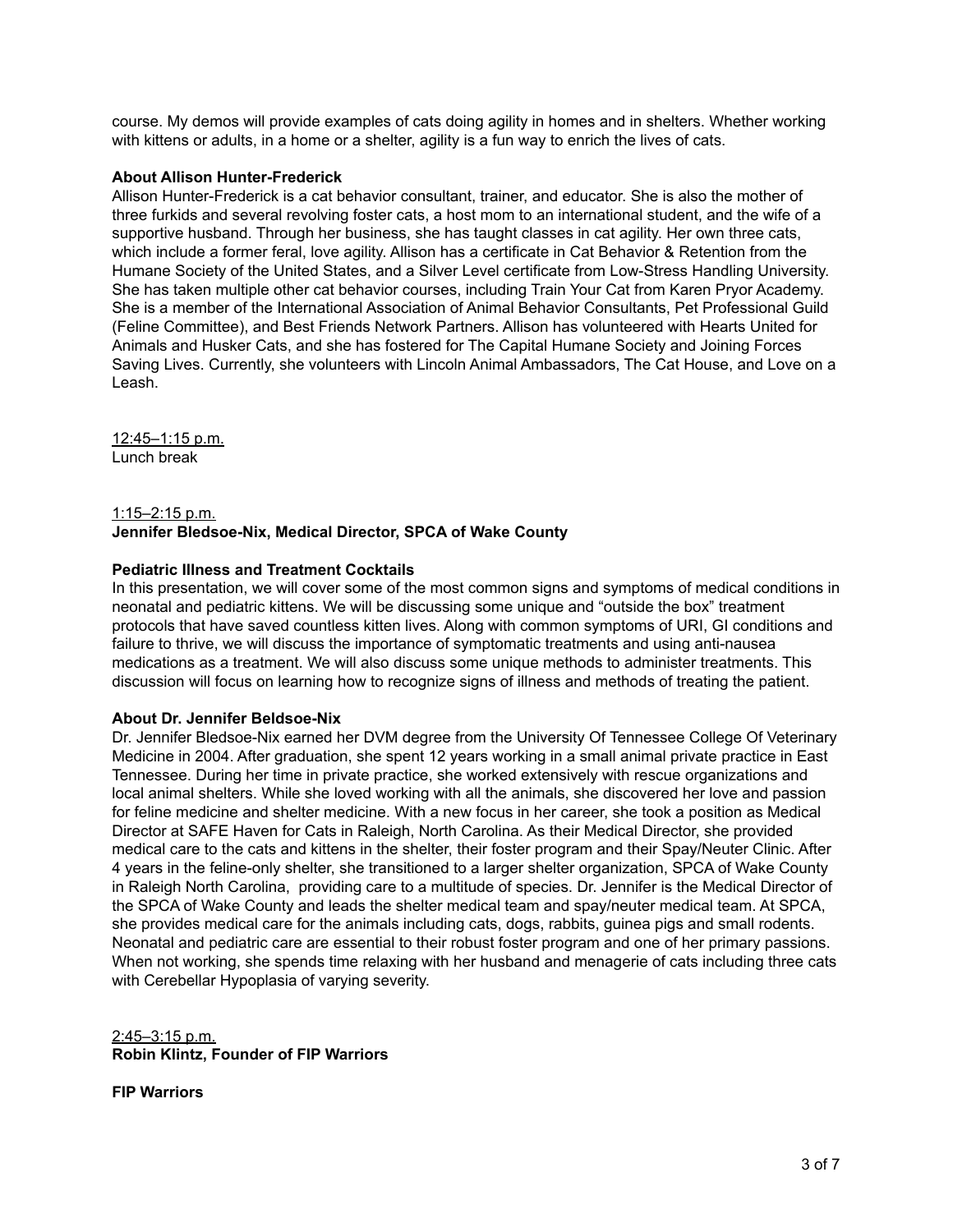How FIP Warriors came to be and how it's helping people around the world cure their cats of the otherwise deadly virus.

#### **About Robin Kintz**

Robin Kintz founded FIP Warriors when her own two kittens were diagnosed with FIP in early 2019. At that time the only online resources she could find regarding FIP were NOT supportive of the experimental GS-441524 treatment. She was able to make contact with two women in one of the Facebook groups that didn't believe in the treatment however, and was then connected to chat groups in China where the meds could be ordered. The need for an online forum for people looking to use GS on their cats was clear and with the two women who first helped her, she founded FIP Warriors. Over the last 3-plus years, the group has helped close to 50,000 cats worldwide and has a presence in many countries internationally. There is also a Warriors Veterinarians group that has nearly 12,000 global members.

3:15 - 4:00 p.m. Break, cat trivia

# 4:00 - 5:00 p.m. **Stacy LeBaron, Head Cat, Community Cats Podcast**

## **Stacy's Mystery Kitten Panel**

Join us for a panel conversation with three surprise guests! Each will talk about their kitten-saving journey, and the tips and tricks they've picked up along the way. We're sure to hear some moving and fun anecdotes along the way!

5:00 p.m. Closing remarks

Sunday, June 12

10:00–10:15 a.m. **Stacy LeBaron, Community Cats Podcast Rosemarie Crawford and Meghan Agars, The National Kitten Coalition** Welcome Back!

#### 10:15–11:15 a.m.

**Mike Phillips, President and Co-Founder of Urban Cat League, Licensed Veterinary Technician, Urban Cat League**

#### **Taming Feral Kittens for Adoption**

Learn techniques for preparing hissing and swatting kittens to be calmly and safely placed in the arms of a prospective adopter. Video and detailed explanation of the Urban Cat League techniques used successfully for over 20 years will be shared. In association with TNR, taming the kittens for adoption reduces the colony size, thereby improving community relations and the quality of life while caring for the remaining colony cats. This technique can also save the lives of under-socialized kittens from hoarding situations and works equally well on tame and shy kittens who present poorly in the adoption setting.

#### **About Mike Phillips**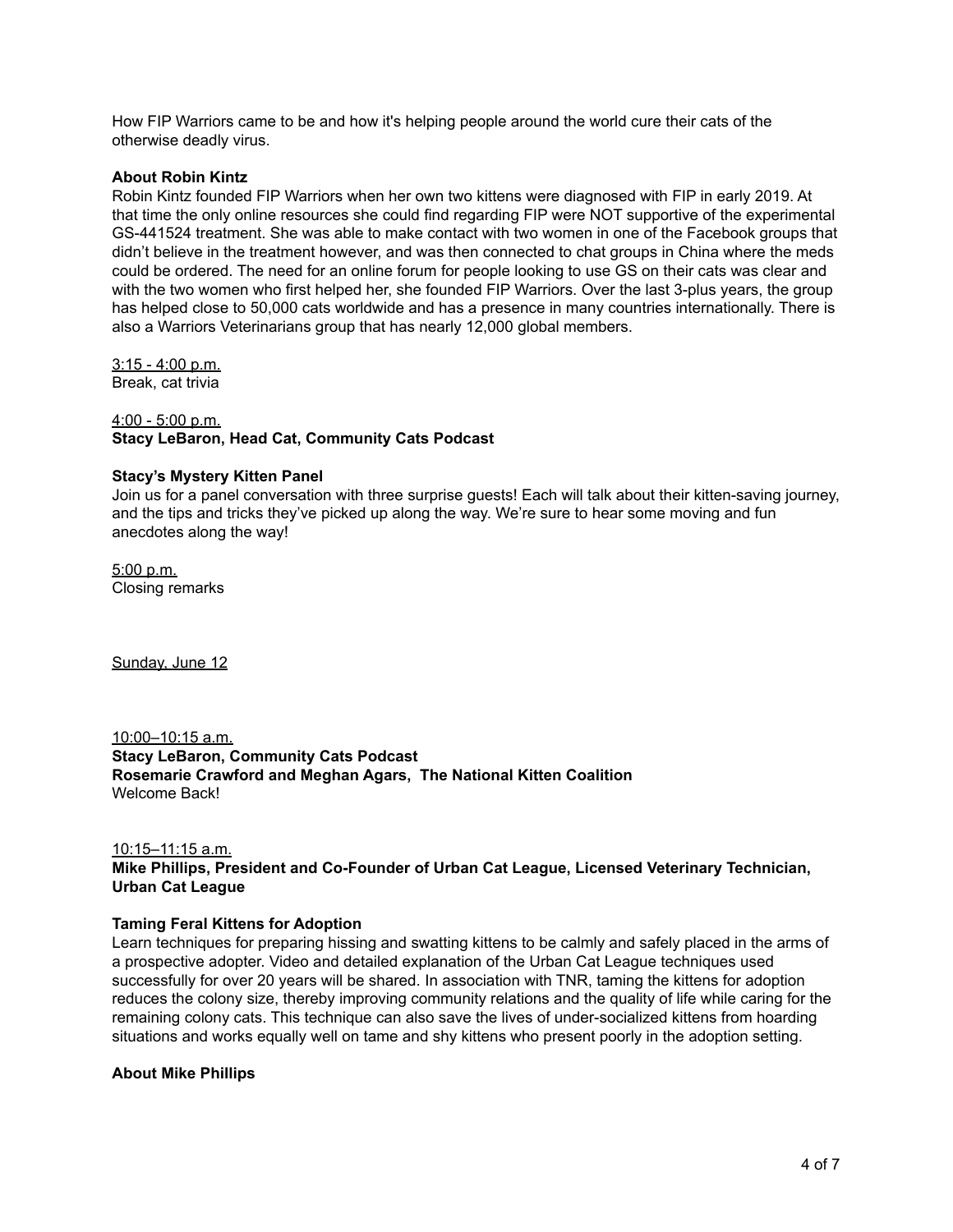Mike Phillips is currently president of Urban Cat League which he co-founded in 2003. In 2014, he was recruited to be the founding Senior Supervisor of the ASPCA's neonatal kitten nursery after having formerly served as the Veterinary Technician Supervisor of the ASPCA's NYC Adoption Center. Thousands have attended Mike's workshops for Community Cats on numerous topics including Taming Feral Kittens, Advanced TNR Trapping Techniques, Feral Cat-Shelter Building, TNR Community Relations and Bottle Feeding Neonatal Kittens. In 2010, the Humane Society Veterinary Medical Association named Mike the recipient of the award, "BEST FRIEND TO FERAL CATS." Simultaneously to all of that, Mike's alter ego worked in theater as a director, choreographer and performer for over 40 years including 20 years at the New York City Opera.

#### 11:45–12:45 p.m.

# **Jacquelyn Lewis, LVT, VCA Veterinary Referral and Emergency Center of Westbury, NY**

## **Congenital Hypothyroidism in Kittens: Rare But Real**

Hypothyroidism is thought to be a rare disorder in kittens, but veterinarians also contend that the disease is under-diagnosed. This webinar will cover how to spot signs, what to ask your vet, and what the treatment and prognosis looks like for foster kittens diagnosed with congenital hypothyroidism.

#### **About Jacquelyn Lewis**

Jacquelyn Lewis is Licensed Veterinary Technician in the Internal Medicine department at VCA Veterinary Referral and Emergency Center in Westbury, NY. She is also the co-founder of Sound Home Animal Sanctuary, a micro-sanctuary and rescue for small mammals, with a special focus on orphaned kittens. In addition to VCA, Jacquelyn has worked at Veterinary Care Group, as well as North Shore Animal League America. She possesses a B.A. in Journalism from the University of Oregon, and an M.S. in Publishing from New York University, as well as an A.A.S. in Veterinary Technology from LaGuardia Community College. Jacquelyn is Fear Free certified in addition to being a Licensed Wildlife Rehabilitator. She has had a lifelong passion for working with and caring for small animals, with a special interest in cat rescue, feline neonatal care, TNR, and feline behavior.

12:45–1:15 p.m. Lunch break

#### 1:15–2:15 p.m.

# **Christi Metropole, President and CEO, Stray Cat Alliance Monica Frenden-Tarant, Director of Welfare Advancement for The Joanie Bernard Foundation at Cincinnati Animal CARE**

#### **Kittens and Community Cat Programs: Considerations, Caveats, and Concerns**

With a push to embrace community cat programming around the country, kittens are on many of our minds. Do we return unsocialized kittens? Friendly kittens? How old are they? What about rabies vaccine requirements? Kittens considered for return to home have special considerations and concerns we must take into account to ensure their welfare while preserving resources at the shelter and managing the tsunami of incoming kittens each spring. In this presentation, national cat gurus Monica Frenden-Tarant and Christi Metropole will guide you through the latest recommendations, discuss special considerations, and answer your questions on how to effectively, and humanely, manage kittens in your community cat programming.

#### **About Christi Metropole**

When Christi Metropole encountered a stray and needy kitten in 1999, she was appalled to learn that little to no resources existed to help her, her cat, and thousands like them. As a result, she founded Stray Cat Alliance and soon, feral and free-roaming cats had found a formidable ally. Under Christi's unwavering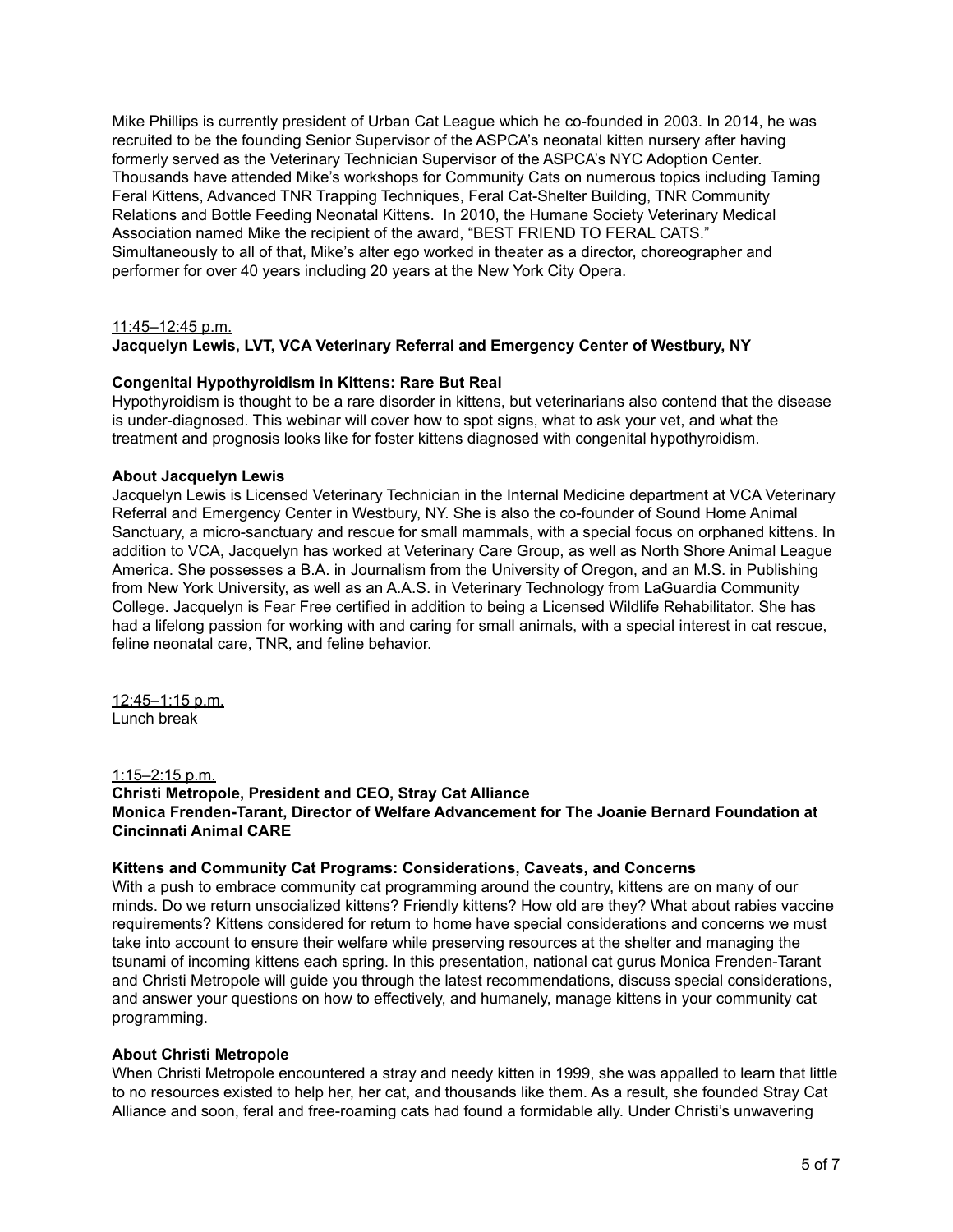leadership, hundreds of volunteers and scores of donors have since united to provide education, human power, and skills to advocate for every cat's right to be safe, healthy, and valued. Under her astute direction, Stray Cat Alliance developed scalable, sustainable, best-practice programs, such as Safe and Home and Return to Home, that ensure a better quality of life for feral, stray, homeless, or community cats—often misunderstood and targeted—that wouldn't otherwise survive and flourish. Christi is a respected expert in the field of animal welfare whose expertise and advocacy efforts have put her at the forefront of the movement to make Los Angeles a no-kill city. Her unwavering commitment to enact progressive and humane policies to save the lives of cats and kittens has made Christi a sought-after speaker on critical issues related to cat care and protection, laws regarding humane treatment, and human health-related concerns. She worked for more than a decade to overturn the TNR injunction in the City of Los Angeles and was a leader in the development of Los Angeles' Citywide Cat Program.

## **About Monica Frenden-Tarant**

Monica Frenden-Tarant is the Director of Welfare Advancement for The Joanie Bernard Foundation at Cincinnati Animal CARE and is helping organizations create the most humane city in the country for cats. A decade before anyone had heard of such a thing, she cut her teeth founding a trap-neuter-return organization in rural Illinois and pioneered one of the nation's first, and largest, working cat programs. In 2012, she joined Austin Pets Alive! where she led her team to an 88 percent growth in cat adoptions and helped Austin achieve a citywide 98 percent live release rate for cats. Monica then spent years as an instructor for the Maddie's Fund Lifesaving Academy teaching shelters best practices and innovative lifesaving programs, advancing research in feline retroviruses, as well as progressing public policy as a City of Austin Animal Advisory Commissioner. Monica is a frequent speaker and advisor on innovative ways to save every cat, including cats with feline leukemia, community cats, and shelter cats in need of medical care.

2:15–2:45 p.m. Break, cat trivia

# 2:45–3:45 p.m. **Nicole Schafer Crane, Executive Director, Kaua`i Humane Society Alexandria Taogoshi, Animal Programs Manager, Kaua`i Humane Society**

# **Are There Ever Enough Fosters?**

Kaua`i Humane Society (KHS) takes in over 700 neonate kittens a year. As the only animal shelter facility on the island of Kaua`i, the care of neonates weighs heavily on KHS fosters. KHS's foster program provides all needed supplies to fosters at no cost and places healthy neonates as well as those requiring medical attention (ringworm and upper respiratory infection), but there seem to never be enough fosters. For kitten season 2022 KHS is piloting two new programs to increase neonate care and foster recruitment. The first is offering a stipend to staff that take neonates after hours while they wait to be matched with a foster and the second is offering a monetary incentive to fosters that meet fostering checkpoints (e.g. transitioning bottle babies to wet food and getting kittens to 2lbs). This presentation will provide preliminary results of these programs and analyze their successes and failures.

# **About Nicole Schafer Crane**

The Kaua'i Humane Society's Executive Director, Nicole Schafer Crane, has been involved in animal welfare since childhood. She spent her childhood volunteering at the local pound, competitively showing animals, coaching equestrian, and working in veterinary clinics and zoos. College was another opportunity for her to expand her interest and learn more about how to help those that could not speak for themselves. Her studies took her across the South and Midwest and finally abroad. In New Zealand she ran a successful campaign to remove anti-shark nets from the beaches. In the Commonwealth of the Northern Mariana Islands she campaigned for marine animals before turning her focus to the local "boonie" dogs and assisted with Saipan's first animal welfare legislation. After years abroad she returned